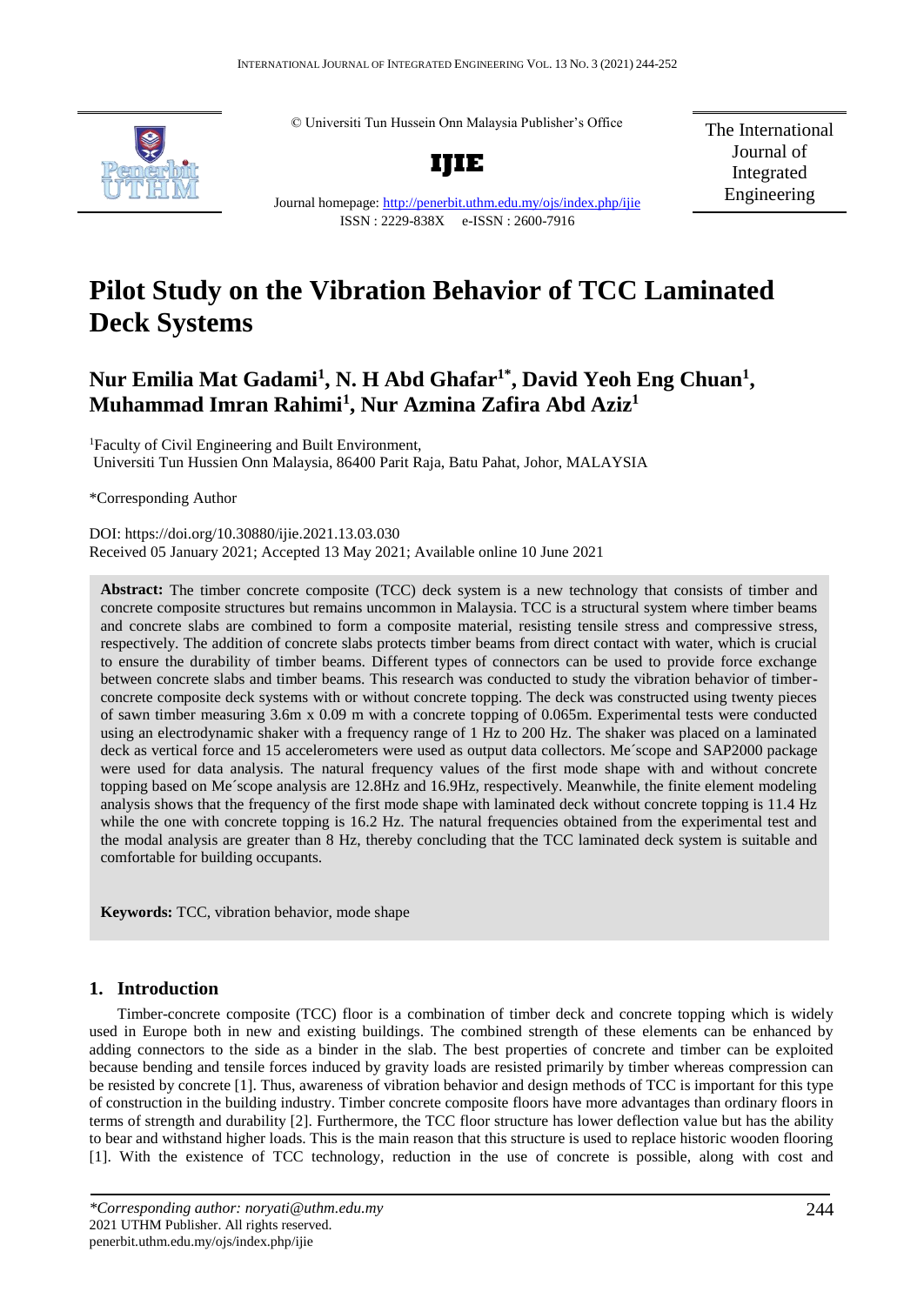construction time. Wastage in the use of concrete, especially during the repair work of the building structures, can also be avoided.

The design of timber-concrete composite (TCC) floors is usually subjected to the requirement of serviceability based on design guideline standards rather than strength [3]. In order to control vibrations that occur in TCC structure, natural frequencies need to be sought first. This is because floor vibration is an up-and-down motion caused by forces applied directly to the floor as a result of human daily activity. Vibrations that occur in TCC floors are mainly caused by a floor length of more than 8 m. Thickness of concrete topping can also contribute to vibration issues in TCC floors. Floor vibrations generally make people feel uncomfortable to inhabit a building because it feels that it might collapse, especially if there is a cracking effect on walls and floors. Furthermore, the movement of washing machines is also capable of giving a slight impact to the structure of a building. The TCC laminated deck for structural systems has higher bending strength and lower deflection than a non-composite timber deck [4]. Reinforced concrete on top of timber also limits contact between water and timber elements. According to researchers [5], [6] and [7], other types of experiments and observations have been done on timber-concrete composites using different systems or designs.

The long-term behavior of Glues Wood-Concrete Composite floor was tested by [5]. Three scales of specimens were taken into account for the experimental investigations. The hygrothermal influence on the evolution of bond strength and time-dependent deformation was investigated with shear and bond specimens. These specimens were exposed 14 months to continuous loading and alternating climate in a climate chamber. Thus, numerical calculation methods were developed as a generalized prediction of long-term behavior on the structure. Natural seasonal changes of temperature and moisture content in wood can also influenced the deformation behavior of full-scale elements.

LVL-Concrete Composite floor was model by [6] using SAP 2000 software package. The finite element modeling was conducted on 2 m LVL - concrete composite (LCC) floors consisting of two parts between concrete floor and laminated veneer lumber (LVL) timber joist in order to study the vibration behavior of LCC with different concrete topping thickness. The natural frequency values produced through SAP2000 for the thickness of 25 mm and 65 mm are 57.45 Hz and 57.19 Hz, respectively. For thickness between 20 mm to 200 mm with a 20 mm interval, the optimum value found was achieved at 65 mm. For concrete topping less than 65 mm thick, the mass will influence floor behavior. Meanwhile, when concrete topping is more than 65 mm, floor behavior will be influenced by floor stiffness.

A series of Timber Concrete Composite (TCC) bridges were tested by [7]. This research was conducted for the possibilities of different types of shear connectors that can be offered by TCC structures for short-span bridge decks. Three types of shear connectors, namely screws, steel rebars glued to timber and steel mesh glued to timber were used.The first possibility is suitable for short-span rural bridges spanning up to 8 m. A low number of notches were used and high degree of composite action (nearly as in the case of fully rigid connection) was achieved. Another possibility for heavy loaded bridges is to connect glulam timber beams with a concrete slab using steel rebars and steel mesh. In additional, the concrete slab was to provide effective protection from the rain. All three TCC bridges described above represent effective possibilities to replace contemporary precast concrete and steel-concrete composite bridges in order to find a more pleasing solution sustainably and aesthetically.

This study aims to introduce a new laminated TCC system by using Malaysian Kempas timber. 20 nos of Kempas sawn timbers were laminated to produces the laminated deck which produce more strength to the floor. Then, the 3.6 m x 0.8 m TCC laminated deck system was constructed and experimented on using an electrodynamic shaker. An experimental modal analysis using SAP2000 was conducted on timber concrete composite samples with and without 0.065 m concrete topping in order to determine the vibration behavior.

#### **2. TCC Laminated Deck**

Malaysian Kempas timber was chosen as the timber joist for this study. This type of wood is considered as medium hardwood [8]. It has a density of 910 kg/m3 and an elastic modulus (G) of 12.5 Gpa. The dimensions for timber were 3600 mm (length) x 40 mm (width) x 90 mm (depth). However, Kempas timber cannot be used as only joist to construct TCC floors. It does not have the ability to withstand higher load, fire and water eruption. Thus, a bundle of Kempas timber was laminated by concrete to create a better performance joist and the TCC laminated deck was introduced. The concrete is also better in terms of fire performance because concrete on top of the deck can function as an efficient barrier against fire. Grade C35 concrete was used as the topping with a thickness of 0.065 mm. The w/c ratio was 0.4 and the targeted slump ranged between 70-120 mm. Screws measuring 68.70 mm in length and 5.47 mm in diameter were used as shear connections. The spacing between the screws was 250 mm. Screws were added in order to prevent slip behavior.

Fig. 1 and Fig. 2 show the layout of TCC from a plan view and a side view. The TCC deck system was constructed using 20 pieces of Kempas sawn timber. Screws as connectors were placed on the surface of the timber with a spacing of 250 mm on the left and right side of the specimens. Meanwhile, a spacing of 500 mm between screws in the middle as shown in Fig. 3 was used. The bar size used for reinforcement was 12 mm. Furthermore, the reinforcement bars were tied together so that during concrete work, the structure of the laminated deck was not affected. In order to support the specimen, the I-beam was placed underneath. The beam was fixed by G-clamps which were placed at every edge to hold the specimen firmly in place during the test.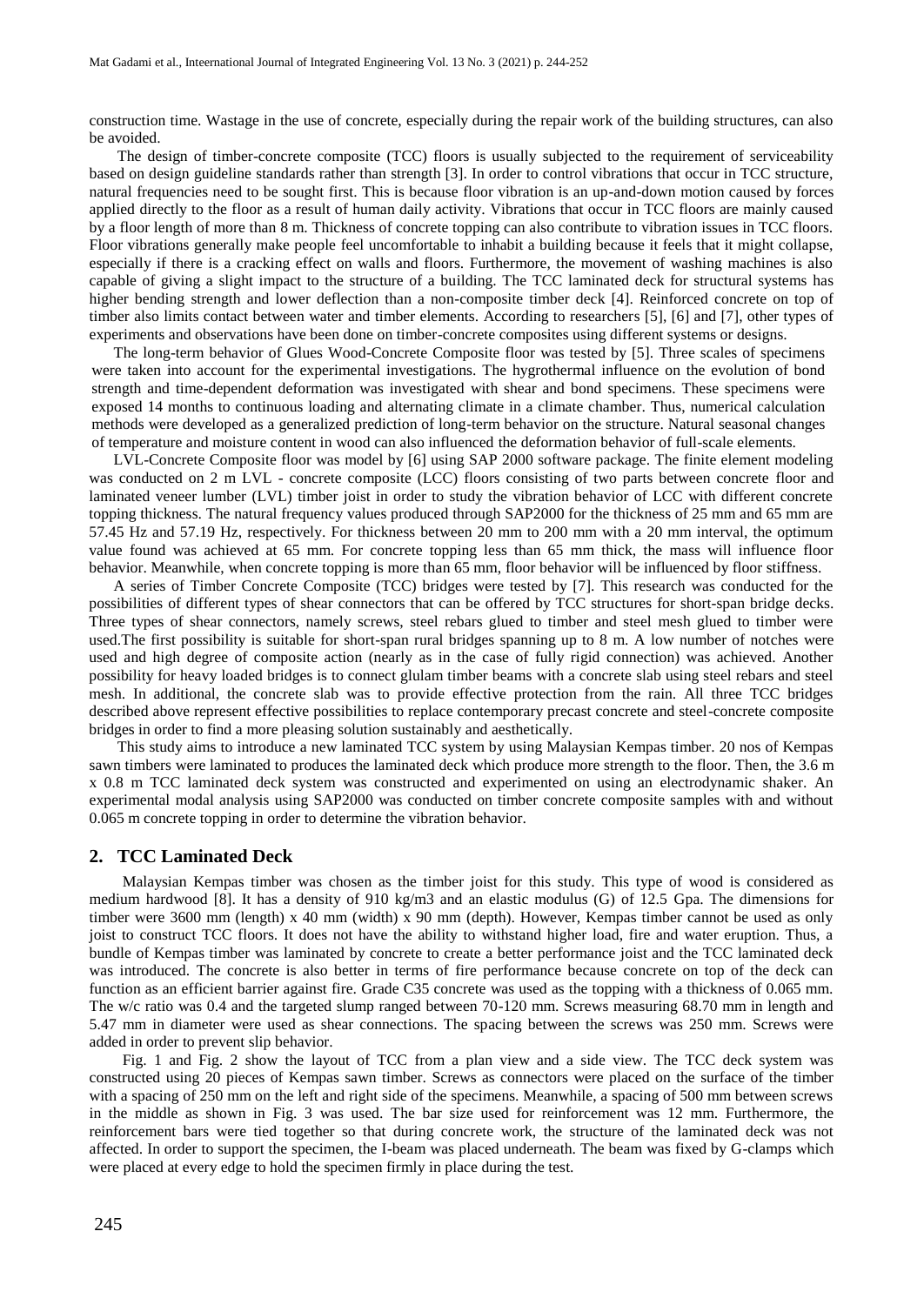As shown in Table 1, two types of specimens were used in this study. The first specimen was timber concrete composite without topping (T1) and the second specimen was timber concrete composite with topping (T2). T1 specimens only contained timber without concrete on top. 20 pieces of Kempas timber were arranged side by side and connected using two rod bars. Meanwhile, T2 specimens had concrete topping on top of the timber.



 $\leftrightarrow$  $0.04<sub>m</sub>$ 

**Fig. 2 - Side view for the TCC deck**



**Fig. 3 - Screws as the connector**

**Table 1 - TCC specimens**

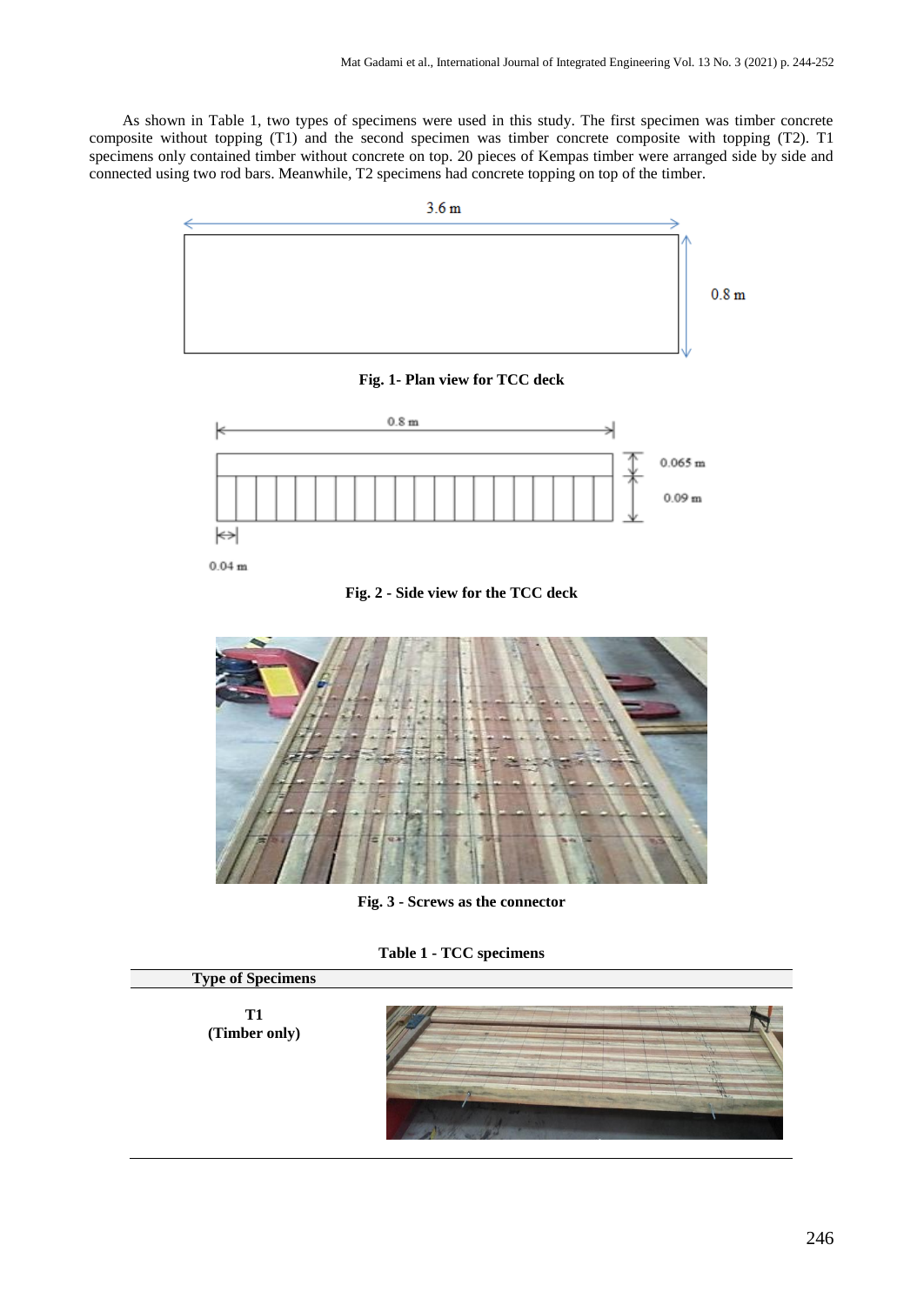

## **3. Modal Testing**

Modal testing is a type of vibration test where the modal natural frequency, modal damping ratio and mode shape of a structure is determined. There are several ways to conduct modal testing which include shaker testing, impact hammer testing, walking testing and heel-drop testing. The type of testing stated can be done in order to determine natural frequency, damping ratio and mode shape.

For this research, the electrodynamic shaker (APS Electro-Seis) test was used to determine the vibration parameters. Once the structure is excited during the shaker test, the vibration response is measured. The data logger (imc CRONOflex) was used in order to record signals and compute the signals into frequency domain data. An accelerometer (KS48C with sensitivity 80 Hz) is an electronic sensor that converts electronic signals into accelerations. The accelerometer is a very sensitive piece of equipment that must be handled with care and needs to be placed on a flat surface to avoid noises that will occur from the bouncing floor. The data logger was connected to a laptop to read the test response.

#### **3.1 Modal Testing Procedures**

There are two types of tests conducted on the TCC deck specimens. T1 and T2 used the electrodynamic shaker as a vertical force. Twelve accelerometers were placed at different locations to obtain a better mode shape after analysis. The placement of accelerometers was the same for both surfaces. The frequency range for the shaker was set from 1 Hz to 100 Hz. The locations of the accelerometers were changed based on the total number of tests set for the shaker test. An electrodynamic shaker is a tool used to vibrate the specimen. This shaker was connected to the data logger and the data obtained was inserted into the IMC wave for analysis of the graphic form that occurs when the shaker vibrates. Meanwhile, Fig. 4 shows the numbered grid line and placement of shakers with reference points on the TCC laminated deck.





The key data acquisition parameters utilized in the FRF measurements are shown in Table 2. The measurement response in the time-domain was converted to FRF before the modal parameter of the floor was derived. The experimental modal parameter was determined by a curve fitting graph that was generated by the ME'scope [9] data processing software package.

The data was analyzed using ME'scope software and numerical methods. This software is intended to investigate changes that occur after vibration with a prescribed load imposed on TCC. It also post-processes the vibration data so that the data will be displayed visually. The frequency data from the data logger was imported to obtain the image of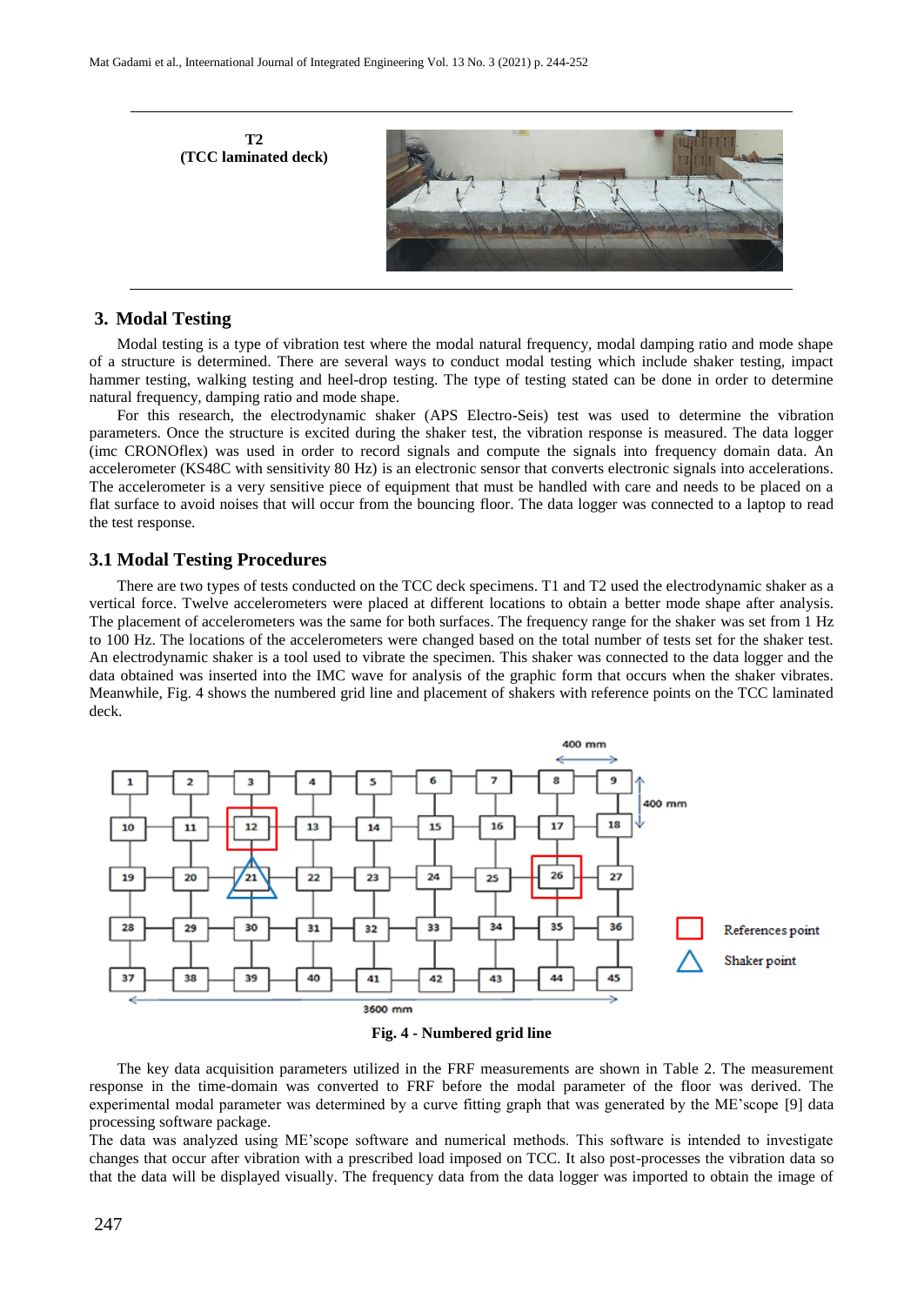vibration behavior that acted on the timber concrete component. Furthermore, the mode shape of the specimens was also acquired from the ME'scope software.

| <b>Parameter description</b>   | Parameter value                 |
|--------------------------------|---------------------------------|
| Sample rate                    | $200$ Hz                        |
| Data acquisition time          | $0.005$ s                       |
| <b>Total number of samples</b> |                                 |
| Window                         | Exponential ( $\lambda$ =0.001) |

**Table 2 - Data acquisition parameters adopted for FRF measurements**

The curve fitting method is a process used to obtain a set of modal parameters such as frequency, damping and mode shape for each of the modes of a structure that is represented in a set of Frequency Response Function (FRF) measurement data. As shown in Fig. 5 and Fig. 6 below, the graft before and after has been converted to an FFT graft. Me'scope contains three built-in curve fitting methods which are Quadrature peak, Peak Fit and MDOF Polynomial Fit. The MDOF Polynomial Fit has been proven to be one of the most reliable methods for estimating modal parameters. The MDOF can also be used to curve fit single reference or multiple reference FRF data sets. After the curve fitting, the peak picking method is done manually by choosing any suitable peak from the curve graft. The suitable peak must have a good natural frequency and damping value. 12.8 Hz is the first mode shape that was picked based on the peak picking method. After that, the mode shapes of 12.8 Hz are shown beside the graph in the software.



**Fig. 5 - Frequency spectrum and curve-fit graph**



**Fig. 6 - Modal peak function**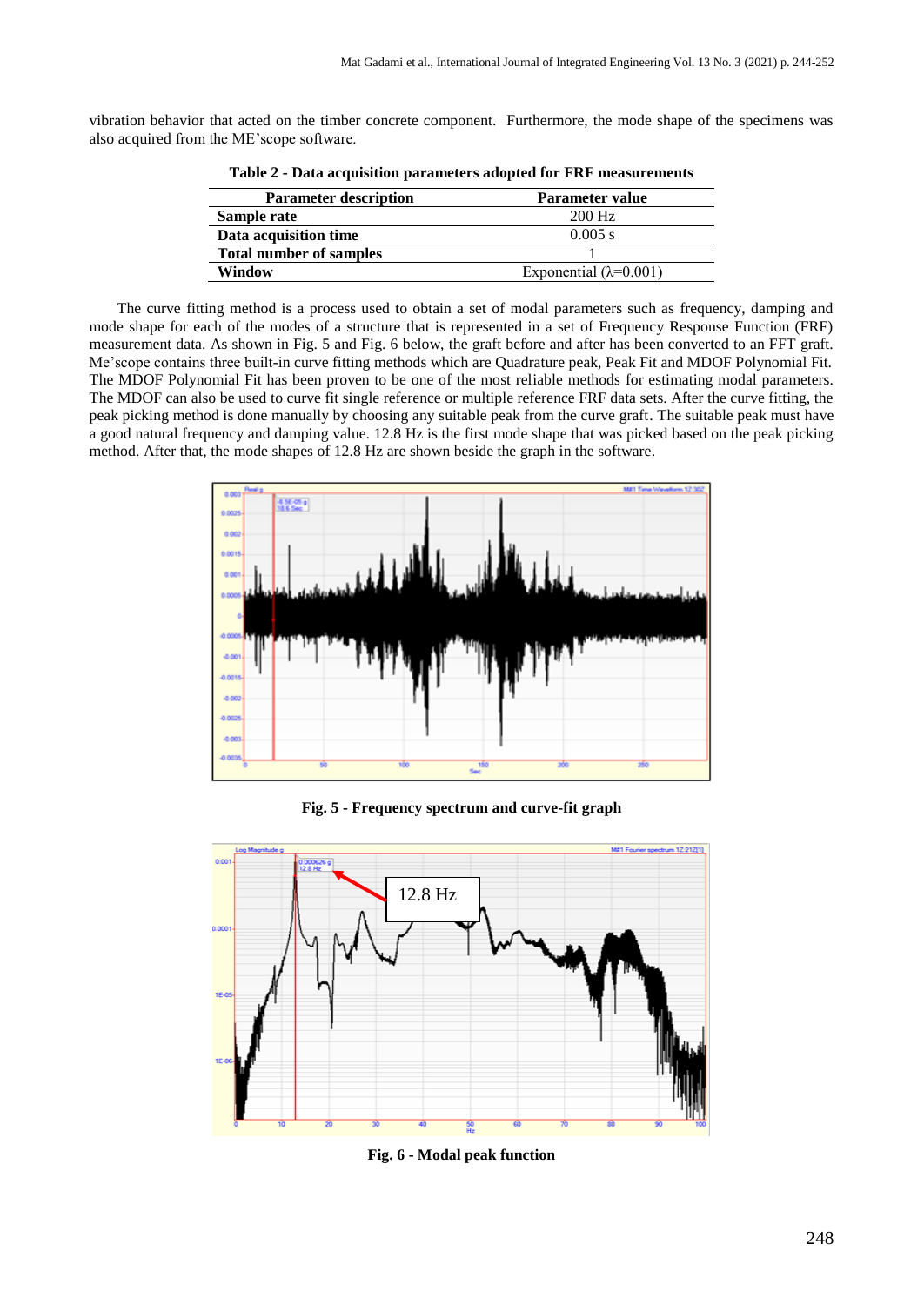# **4. Modal Testing Results**

Table 4 below shows the mode shapes of T1 and T2 that were obtained from the experimental modal testing. The data was analyzed using the Me'scope package. The natural frequencies obtained from the experiment are 12.8 Hz for T1 and 16.9 Hz for T2, respectively.

The mode shapes obtained from the analysis should be correctly identified as the form represents the resulting vibration on the deck moving freely. Based on the analysis results, only the first three modes were considered in this study. According to [10], the mode shape is one of the important parameters for assessing vibration serviceability for structures. The mode shapes are represented as simpler sine waves with a specific pattern of vibration at a specific frequency. The shape for the first mode is half of a sine wave, the second mode is a full sine wave while the third mode shape is one and a half sine wave.





However, it is difficult to obtain a smooth mode shape due to the uneven surface of timber. In addition, there is probably a gap between timbers even after a rod bar has been installed. Table 3 displays the natural frequencies for T1 with a length of 3.6 m. The first mode shape for the timber floor has a frequency of 12.8 Hz. Meanwhile, the mode shape of T2 is much better than T1 as the surface of timber and concrete is interconnected properly using screws between the two composites. The first mode shape for T2 with a length of 3.6 m and a concrete topping of 0.065 m is 16.9 Hz, which is greater than 8 Hz or the limit for a timber concrete composite structure. Based on the modal analysis mode shape, it is considered acceptable due to the same range of frequency in the 1st mode which is greater than 8 Hz,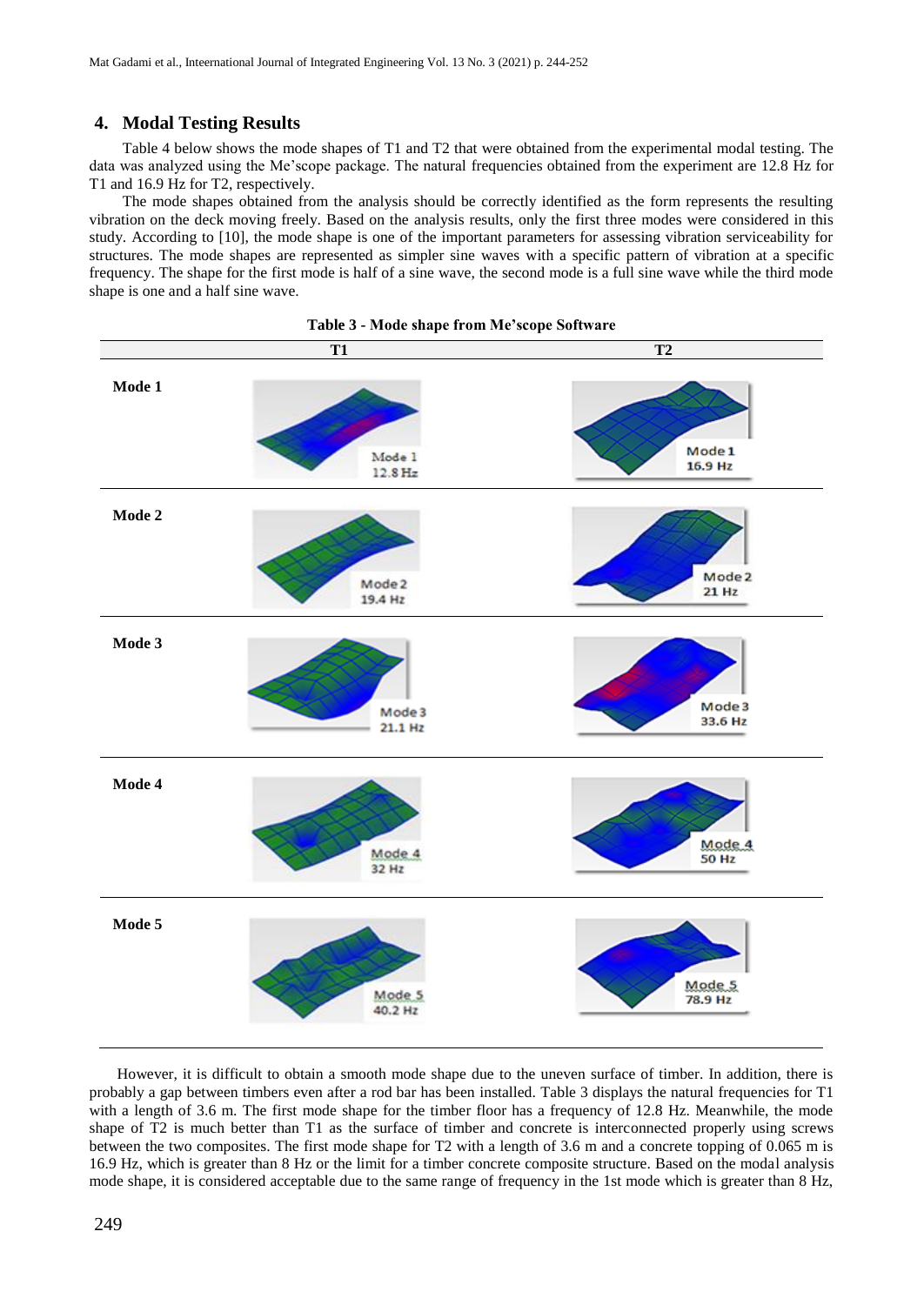the limit set for TCC in Eurocode 5, Part 2, on timber bridges (CEN 2004a). The results of natural frequency of specimens with concrete topping and without concrete topping shows that the TCC deck structure has a high frequency of more than 8 Hz.

# **5. Finite Element Modeling**

Table 4 and Table 5 below show the material properties of Kempas and concrete. The concrete was built based on the DOE method (British Standard) BS EN 1992-1-1:2004 Part 1-1.

| <b>Material properties</b> | <b>Kempas</b> |
|----------------------------|---------------|
| Unit weight $(kg/m^3)$     | 910           |
| Elastic modulus, E (MPa)   | 12500000      |
| Poisson's ratio, $\mu$     | 0.369         |

| <b>Table 4 - Kempas properties</b> |  |
|------------------------------------|--|
|------------------------------------|--|

| <b>Material properties</b>    | <b>Concrete</b> |
|-------------------------------|-----------------|
| Grade                         | C35             |
| Unit weight $(kg/m^3)$        | 2354            |
| Elastic modulus, E (MPa)      | 31000000        |
| Shear modulus, G ( $N/mm^2$ ) | 956000          |
| Poisson's ratio, $\mu$        | 03              |

#### **Table 5 - Concrete material**

To model the slab, shell elements were used. Shell elements in SAP2000 are four-node elements with six degrees (U1, U2, U3, R1, R2 and R3) of freedom at each node. The thickness of a typical shell element is defined as the thickness of the slab itself. After the laminated deck and screw connections were created and connected through finite element modeling, the deck model was properly restrained so that the system acted appropriately. Finite element calculates frequency based on the mass and stiffness of the system independent of any loading on the slab structure. Fig. 7 shows the elevation view of the laminated deck. Screw links and rigid links were used to connect the concrete topping with Kempas timber.





Meanwhile, the results in Fig. 8 and Fig. 9 depict the natural frequency for both T1 and T2 TCC laminated decks from the model analysis which is deformed in the direction of x-axis for the three mode shapes. T1 shows the results in Fig. 7 with the first mode shape appearing at mode 1 with a frequency of 11.4 Hz. The second mode shape was deformed at mode 2 with a natural frequency of 22.6 Hz. The third mode shape was also deformed in the direction of the x-axis at mode 3 with a natural frequency of 34.9 Hz. Meanwhile, Fig. 8 shows the mode shape and natural frequency of T2 with a concrete topping of 0.065 m. The deformation behavior remained the same and occurred in the direction of the x-axis. The first mode shape deformed at 16.2 Hz, which is higher than T1. At mode 2, the deformation occurred at 32.3 Hz. The mode shape behavior for mode 3 also occurred in the direction of the x-axis with a natural frequency of 49.6 Hz. The increase in natural frequency in specimens with topping and without topping shows that the presence of concrete toppings makes a structure more stable. In addition, the proper connection between timber and concrete is also one of the reasons for the increase in natural frequency. The connection is sufficient to prevent shear force from developing between two materials. The mass provided by the concrete itself caused less vibration on TCC surfaces.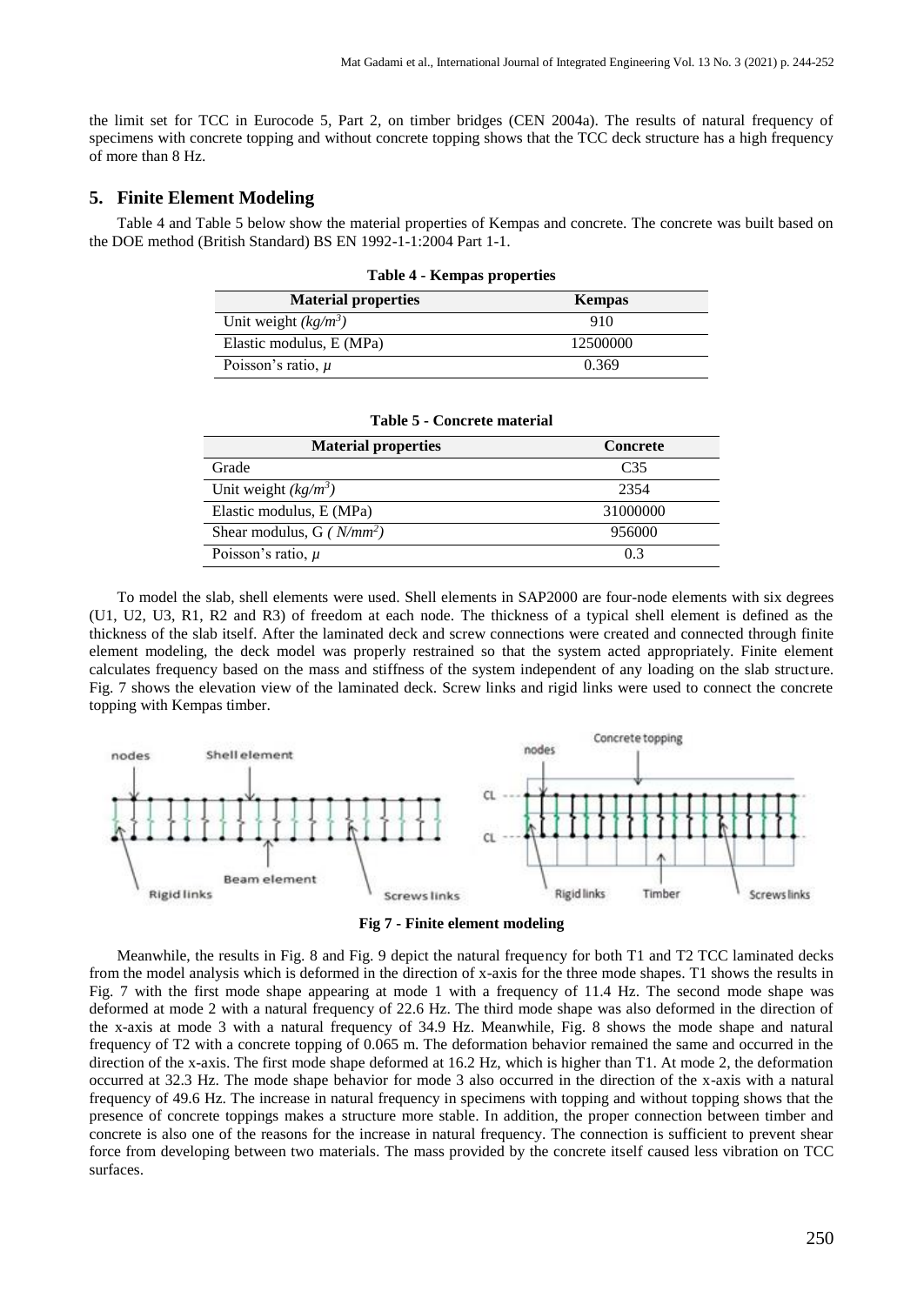

**Fig. 9 - FE modal analysis on T2**

### **6. Discussion**

Based on Table 6 below, the experimental results are higher than the FE modeling results for T1 and T2 TCC decks. The experimental value is a result one obtains from the collected data in the form of a numerical value of the quantity of interest. Based on the differences obtained, the research results are not affected because according to [11] research; there is a comparison of the first bending mode obtained from the experiment and FE modeling where the highest difference is 18.5%. The highest differences for the T1 deck and the T2 deck are 10.9 % and 4.1 %, respectively. Therefore, the percentage difference is acceptable.

Besides that, all the frequencies from both analyses for T1 and T2 show that the frequencies were far greater than 8 Hz [12]. The frequencies are greater than 8 Hz because the stiffness of the TCC laminated deck was increase due to the timber pieces were connected using rod bars in order to gain more strength and durability. With the addition of concrete topping and screws as shear connectors, the deck can withstand higher load. The length of specimens can also provide high frequency and increase deck stiffness. [13] stated that the natural frequency of floors should be at least 8 Hz or greater because if the frequency is below 8 Hz (Eurocode 5, Part 2 - clause 7.3.3-1), humans can easily feel the vibration. Usually a problem arises when the forcing frequency value is close enough to the natural frequency obtained from the analysis. Therefore, the design of the floor should have a higher natural frequency value compared to the forcing frequency of 8 Hz.

|             | <b>Experimental</b> | FE        | Percentage  |
|-------------|---------------------|-----------|-------------|
| <b>Deck</b> | [Hz]                | [Hz]      | differences |
|             | (Me'scope)          | (SAP2000) | $(\%)$      |
| Τ1          | 12.8                | 11.4      | 10.9        |
| T2          | 16.9                | 16.2      | 4.1         |

**Table 6 - Comparison of natural frequency between experimental testing and FEM**

#### **7. Conclusion**

The study shows that TCC laminated decks T1 and T2 can provide comfort and safety for occupants to feel safe in a building. Through the results obtained from the Me'scope analysis, the frequency obtained is almost similar to that obtained from FE modeling. The natural frequency of first mode shape for T1 and T2 is also greater than 8 Hz. According to [8] (clause 7.3.3-1), all residential floors need to achieve a fundamental frequency of more than 8 Hz. Based on the results of natural frequency from the ME'scope software, T1 has a high frequency of more than 8 Hz. Meanwhile, the FE modal analysis also shows that the natural frequency for the first three mode shapes is more than 8 Hz. The first mode shape generates a frequency of 16.2 Hz in the direction of the x-axis. The other two mode shapes are also in the direction of the x-axis with frequencies of 32.3 Hz and 49.6 Hz, respectively.

#### **Acknowledgement**

This research has been supported by internal grant "Geran Penyelidikan Pascasiswazah" (GPPS) Vot No. H390 by Research Management Center, Universiti Tun Hussein Onn Malaysia.